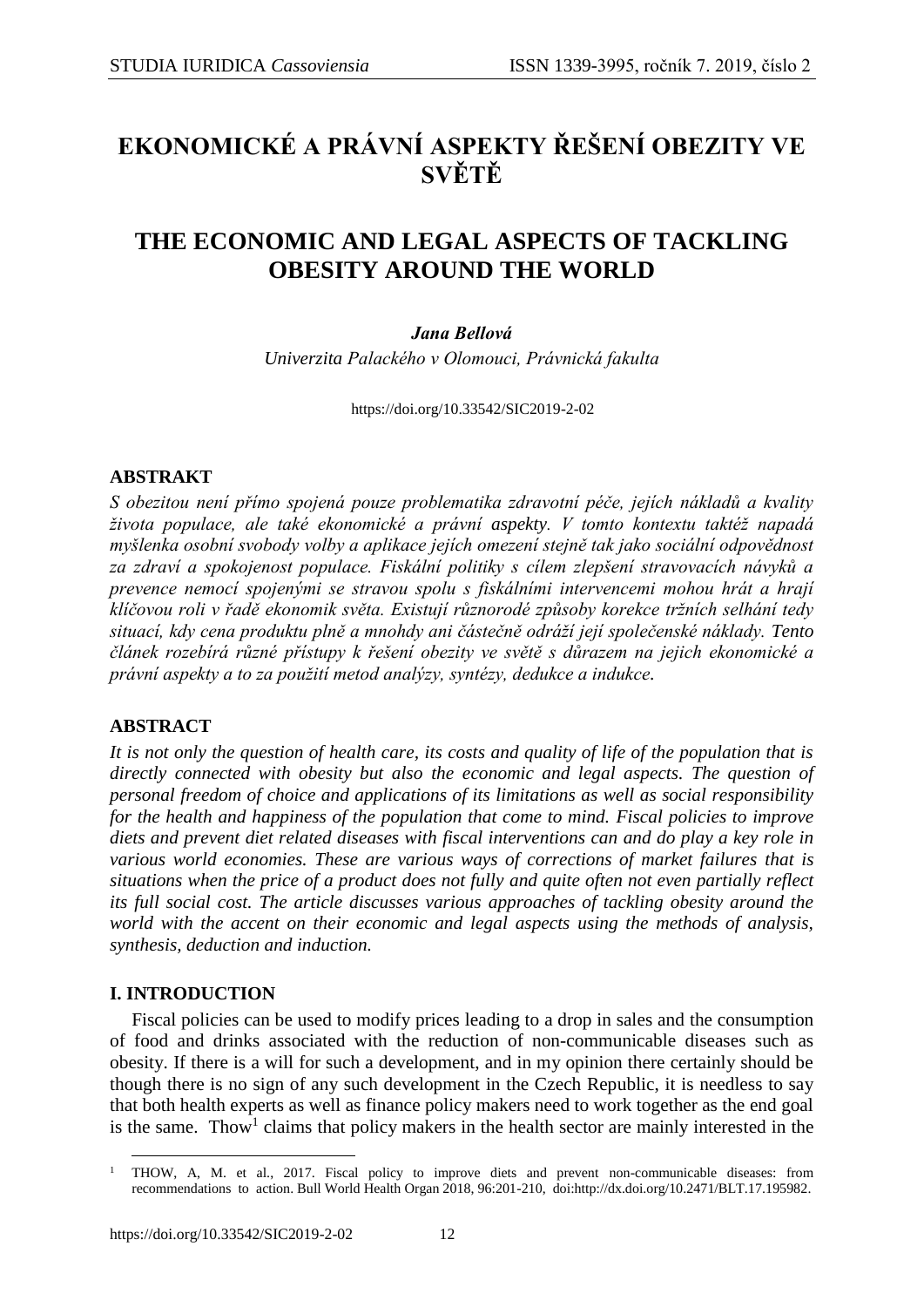effectiveness of policies for improving population health through changes to diets while policy-makers in the finance sector may want to know whether an excise tax would be better than a sales tax, how the tax could be administrated most effectively and the likely impact of the tax on government revenue, employment, industry and livelihoods. It should be said that both groups of policy-makers may also be concerned about whether the tax will disproportionately fall on lower-income individuals and how revenue from the tax is earned and spent. Quite understandably health policy-makers may prefer such revenue to be spent on further promoting health, whereas policy-makers in the finance sector may prefer to treat it as general revenue that can be spent without constraint.

Concerning overweight and obesity, it is necessary to bear in mind several facts. Firstly that it is easily preventable. With this fact the inevitable question that is so difficult to answer arises but that lies at the core of the matter and that is who should be in charge of the prevention. Individuals? Government or governments? Health care providing institutions? Education providing institutions? And what is the most effective method of prevention? Needless to say if it's the individuals who should be in charge of prevention what about the freedom of choice? Surely an introduction of for example a tax as a tool of prevention of specific behaviour – in this case to limit the intake of sugar leading to a rise in  $BMI<sup>2</sup>$  is against the freedom of choice of the individuals as well as an intervention into the free market for goods (sweetened soft drinks for example). But should we consider that the market is experiencing a market failure, then it is surely a question for government to correct the price mechanism in the market so that it includes the social costs of the product? Secondly it needs to be remembered that it is not necessarily obesity and being overweight (though they no doubt effect the quality of life of the population in a negative way), it is more the secondary aspects of the raised body mass index that are the major cause for concern – both social as well as economical.

In connection with obesity and being overweight Thow<sup>3</sup> lists the following connected illnesses: cardiovascular diseases (mainly heart disease and stroke), diabetes, musculoskeletal disorders, and some cancers (including endometrial; breast; ovarian; prostate; liver; gallbladder; kidney and colon).

As already stated being overweight and obese are largely preventable. I believe that the individual level is very important in forming choices. The social level is also important as it is needed to support the choices by policies that make possible for example regular physical activity or that make available, affordable and economically accessible healthier dietary choices.

## **II. VARIOUS FORMS OF INTERVENTIONS IN CONNECTION WITH OBESITY AROUND THE WORLD**

#### **1. The United Kingdom**

In March, 2016, the UK Government proposed a tiered levy on sugar-sweetened beverages ( high tax for drinks with  $> 8$  g of sugar per 100 ml, moderate tax for 5-8 g, and no tax for  $<$ 5g).

 $2^{\circ}$  BMI or so called Body mass index is a measure of body fat based on height and weight. The BMI is defined as the body mass divided by the square of the body height and is universally expressed in units of kg/m<sup>2</sup> resulting from mass in kilograms and height in meters. Commonly accepted BMI ranges are underweight – under  $18,5 \text{ kg/m}^2$ , normal weight – 18,5 to 25 kg/m<sup>2</sup>, overweight 25 to 30 kg/m<sup>2</sup>, obese – over 30 kg/m<sup>2</sup>.

<sup>3</sup> Same source of information.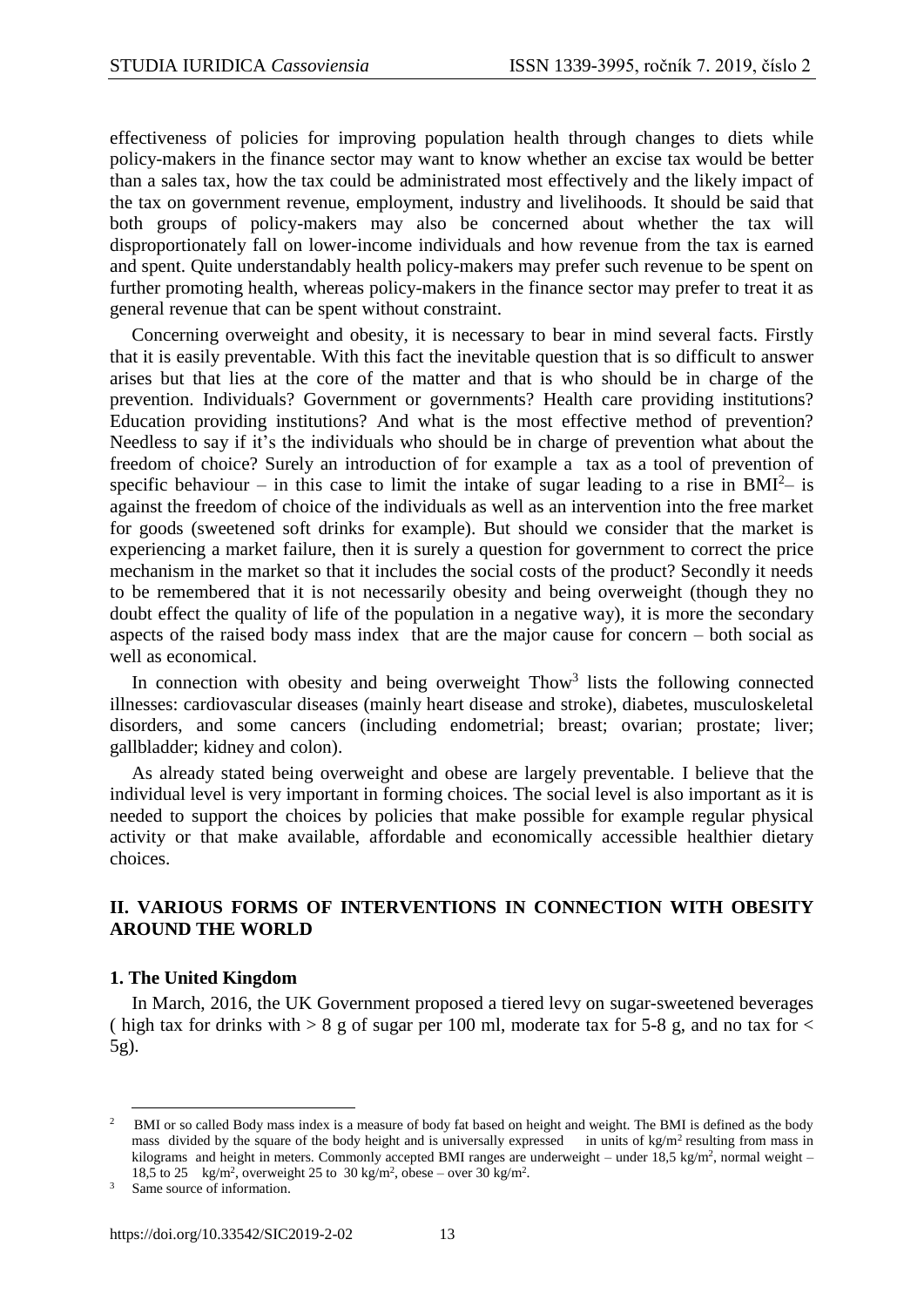Briggs<sup>4</sup> estimates the effect of possible industry responses to the levy on obesity, diabetes and dental cavities. Three possible industry responses were formed that is to reduce sugar concentration, an increase in the product price and a change of the market share of high-sugar, mid-sugar and low-sugar drinks. A comparative risk assessment model to estimate the UK health impact of each scenario on the prevalence of obesity and incidence of dental cavities and type 2 diabetes was established. The findings show that the best modelled scenario for health was a sugar-sweetened beverages reformulation, resulting in a reduction of 144,383 of 15,470,813 adults and children with obesity in the UK, 19,094 fewer incident cases of type 2 diabetes per year, and 269,375 fewer decayed, missing or filled teeth annually.

The interpretation of the results is that the health impact of the soft drinks levy depends on the reaction of the producers that is the industry. The reactions are rather various. As found out by the above mentioned study the best result concerning health gains would be a product that has as low a sugar level as possible and yet is attractive for the consumers.

A recent study by Cornelsen<sup>5</sup> analysed changes in the sales from a voluntary levy on sugary drinks implemented in a chain of 37 restaurants in the UK and found a large reduction in sales (9,3%) as a result of a modest increase in price (about 3,5%). However the levy was supported with different activities, including redesigned beverage menu with text explaining why the levy was introduced, new products on the drinks menu as well as numerous articles in press and a documentary screened on a national TV channel, so it is likely that these other activities also influence consumer behaviour.

From my point of view this study shows the enormous potential of the preventative tools that were mentioned and proves that the individuals are very prone to react to their health related issues. As long as the message gets to them. In that respect the reaction to a higher price is to be rather faster than any other in my opinion, in the short term no doubt, though the long term could lead to the above mentioned situation when it is the producers that actually help the individuals along the way of shaping their choices leading to healthier diets. On the other hand the reaction depends on many aspects such as age, social background, and economic background and so on. Certainly more research needs to be carried out in that area.

#### **2. Mexico**

 $\overline{a}$ 

The situation in Mexico was rather alarming as based on the evidence provided by  $WHO<sup>6</sup>$ as being overweight and obesity reached 70% of adults and 30%of children in 2012 and a high prevalence of diabetes. In January 2014, Mexico implemented a tax on sugar-sweetened beverage purchases of 1 peso per litre to all sugar-sweetened beverages with added sugars. The tax excludes 100% fruit juices and all beverages with added artificial sweeteners.

In connection with Mexico, Colchero<sup>7</sup> claims that several evaluations have shown reductions in the purchases of sales of sugar-sweetened beverages after the tax was implemented as well as increases in untaxed beverages or bottled water. Two studies revealed that reductions in the purchases of SSBs were larger among lower socioeconomic groups.

<sup>4</sup> BRIGGS, A, et al. 2017. Health impact assessment of the UK soft drinks industry levy: a comparative risk assessment modelling study. Lancet Public Health 2017:2 e15-22. http://dx.doi.org/10.1016/S2468-2667(16)30037-8.

<sup>5</sup> CORNELSEN et al., 2017. Change in non-alcoholic beverages sales following a 10-pence levy on sugar-sweetened beverages

within a national chain of restaurants in the UK: interrupted time series analysis of a natural experiment. J.Epidemiol. Community Health. http://dx.doi.org/10.1136/jech-2017-209947.

<sup>6</sup> THOW, A, M. et al., 2017. Fiscal policy to improve diets and prevent noncommunicable diseases: from recommendations to action. Bull World Health Organ 2018, 96:201-210, doi:http://dx.doi.org/10.2471/BLT.17.195982.

<sup>7</sup> COLCHERO et al. 2017. After Mexico Implemented a tax, purchases of sugar-sweetened beverages decreased and water Increased: difference by place of residence, household composition and income level. The Journal of Nutrition. doi: https://doi.org/10.3945/jn.117.251892.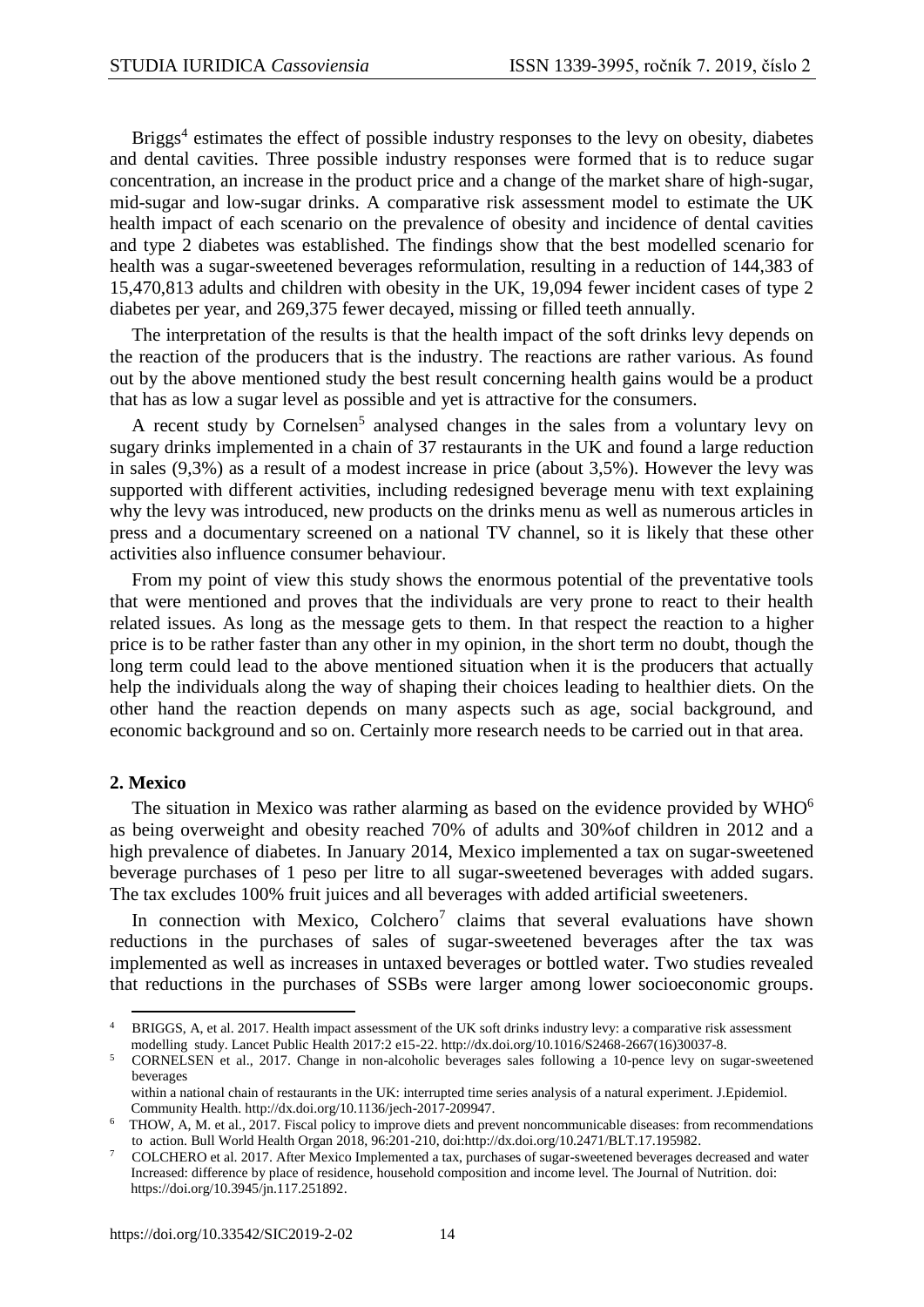Analysing how beverage purchases changed over time in household with children and adolescents is also highly important because the consumption of added sugars and caloric beverages in these age groups is high and has been increasing. An interesting results shows a 6,3% reduction in the observed purchases of SSBs in 2014 compared with expected purchases based on trends from 2008 to 2012. For bottled water, a 16,2% increase in 2014 was found and that was higher in low and middle income households and urban areas and among households with adults only. In addition to an increase in the amount purchased, the probability of purchasing bottled water increase by 3%. In conclusion SSB purchases decreased and water purchases increased after the SSB tax was imposed in Mexico. The magnitude of these changes was greater in lower-income and urban households.

The conclusions of these findings yet again prove the usefulness of a tax on sugary drinks as a tool and also add to the knowledge of possible effects on population based on the socioeconomic class. In my opinion it needs to be stated that though these findings no doubt prove that the higher price of the drink leads to lower purchases which is good, it does not go any further as actually connecting consumption with health related issues.

#### **3. Hungary**

Biro<sup>8</sup> explains that the junk food tax of Hungary which was introduced in 2011 is a unique approach to improve population health. The policy is unique in terms of the range of food covered by the tax, the rate of the tax and the explicit aim of health improvement. The interest is in the overall effects and the effects by socioeconomic status. The study takes a broad approach in the sense that it does not focus on the consumption of particular items on which the tax was levied, but analyses broad consumption categories – it focuses on how the consumption of processed and unprocessed food changes after the introduction of the tax. As dietary guidelines generally recommend the consumption of more fresh food and less processed food, so as to reduce the consumption of sodium, solid fats, and added sugars. The consumption of unprocessed food is generally known to reduce the risk of cancer and heart diseases. Focusing on broad categories of food can reveal if the junk food tax leads to substantial changes in dietary patterns. If the taxed items are substituted with untaxed but also unhealthy products then the tax does not achieve its final aim.

From this point of view this could reveal the missing link that is whether the lower consumption of let´s call it unhealthy food or drink actually can lead to the improvement of the health in the population.

Biro<sup>9</sup> then concludes that some evidence was found that supports the idea that the junk food tax improved the dietary habits of the population in Hungary. After the introduction of the tax, the consumed quantities of processed food decreased significantly by 3.4% while the consumed quantities of unprocessed food increased insignificantly by 1.1%. The effects of the junk food tax became stronger after January 2012 when the tax rates were increased and the range of taxable items was extended.

#### **4. Australia**

 $\overline{a}$ 

Cobiac<sup>10</sup> looks at the increasing number of countries that have been implementing taxes on unhealthy foods and drinks to address the growing burden of dietary-related disease, but the

<sup>8</sup> BIRO, A. 2015. Did the junk food tax make the Hungarians eat healthier? Food Policy 54, 107-115. http://dx.doi.org/10.1016/j.foodpol.2015.05.003.

<sup>9</sup> Same source of information.

<sup>&</sup>lt;sup>10</sup> COBIAC et al., 2017. Taxes and subsidies for improving diet and population health in Australia: A cost-effectiveness modelling study. PLOS medicine.DOI:10.1371/journal.pmed.1002232.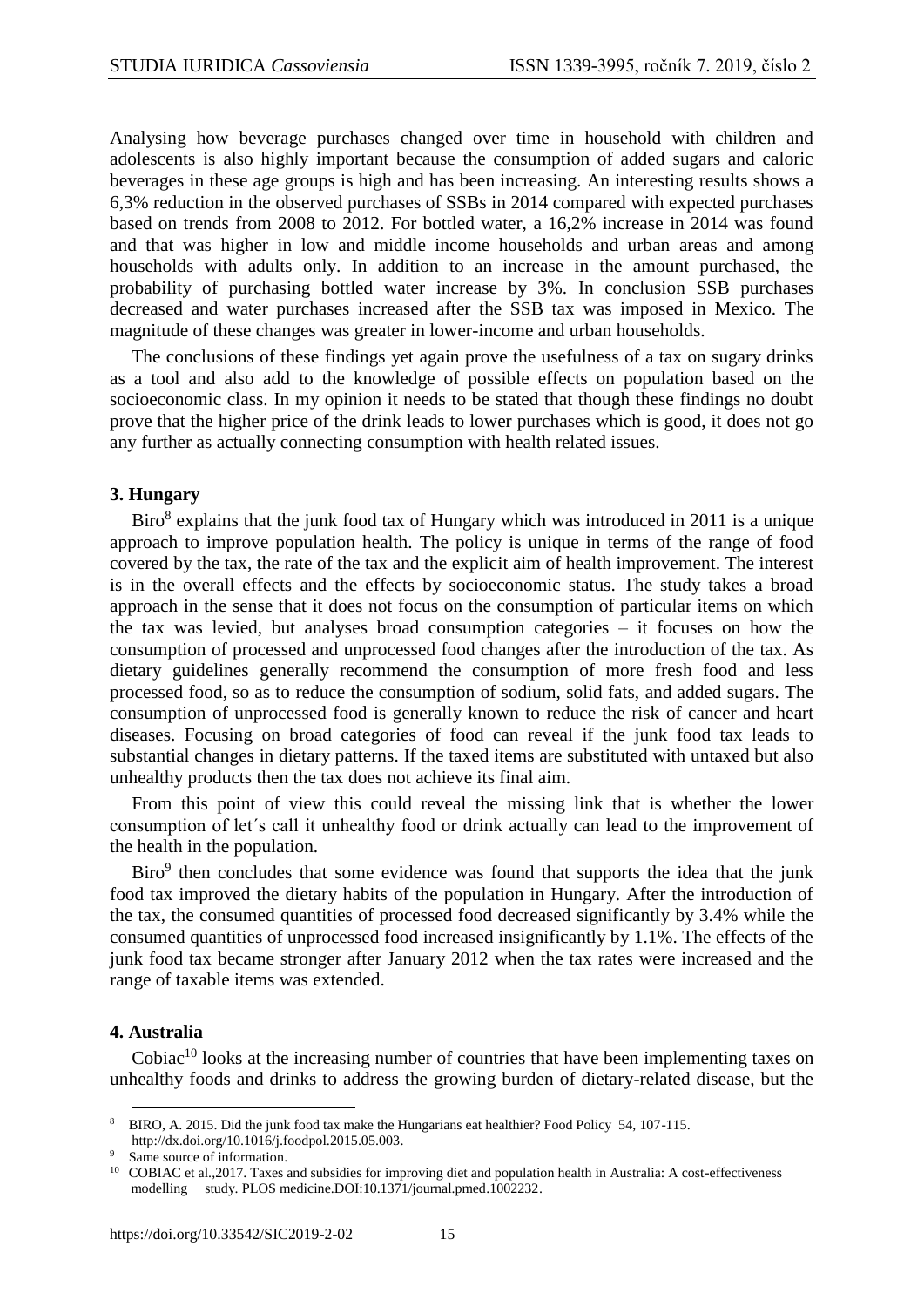cost-effectiveness of combining taxes on unhealthy foods and subsidies on healthy foods, he claims, is not well understood. Hence using a population model of dietary-related diseases and health care costs and food price elasticities, he stimulated the effect of taxes on saturated fat, salt, sugar and sugar-sweetened beverages and a subsidy on fruits and vegetables, over the lifetime of the Australian population and then evaluated the cost-effectiveness of the interventions individually, then determined the optimal combination based on maximising net monetary benefits individually, then determined the optimal combination based on maximising net monetary benefit. Of the taxes evaluated, the sugar tax produced the biggest estimates of health gain, followed by the salt tax, the saturated fat tax and the sugar-sweetened beverage tax. The fruit and vegetable subsidy was a cost-effective addition to the package of taxes. However, it did not necessarily lead to a net health benefit for the population when modelled as an intervention on its own, because of the possible adverse cross-price elasticity effects on consumption of other foods.

The above mentioned study suggests that taxes and subsidies on foods and beverages can potentially be combined to achieve substantial improvements in population health and cost savings to the health sector.

With potentially large health benefits for the Australian population and large benefits in reducing health sector spending on the treatment of non-communicable diseases, the formulation of a tax and subsidy package should be given a more prominent role in Australia's public health nutrition strategy.<sup>11</sup>

Veerman<sup>12</sup> suggests that a 20% additional tax on sugar-sweetened beverages would result in modest reductions in BMI and the proportion of Australians that are obese.

Cobiac<sup>13</sup> studies the relationship between non-communicable diseases and consumption of unhealthy foods and drinks is well known, with dietary factors contributing almost 10% of the global disease burden. Price is a key driver of food purchasing and experimental studies in real world environments (e.g. canteens and vending machines) and virtual supermarket-type environments show that people reduce consumption of unhealthy foods when the price of these products is increased.

In my opinion the findings of Cobiac´s study are very important and can be very beneficial for all policy makers around the world.

## **5. The United States**

Penalvo<sup>14</sup> and the research he led was in connection with the fiscal interventions that are promising strategies to improve diets, reduce cardiovascular disease and diabetes (CMD). The aim of the study was to estimate the impact of specific dietary taxes and subsidies. Using nationally representative data a comparative risk assessment was used to model the potential effects on total CMD deaths and disparities of price subsidies (10%, 30%) on fruits, vegetables, whole grains and nuts/seeds and taxes (10%, 30%) on processed meat, unprocessed red meats and sugar-sweetened beverages. The result was the finding that each price intervention would reduce CMD deaths. Overall, the largest proportional reductions were seen in stroke, followed by diabetes and coronary heart disease. Jointly altering prices of

<sup>11</sup> Same source of information.

<sup>&</sup>lt;sup>12</sup> VEERMAN, J. et al, 2016. The impact of a tax on sugar-sweetened beverages on health and health care costs: a modelling

study. PLoS ONE 11 (4). available at: http://doi:10.1371/journal.pone.0151460.

<sup>&</sup>lt;sup>13</sup> COBIAC et al., 2017. Taxes and subsidies for improving diet and population health in Australia: A cost-effectiveness modelling study. PLOS medicine.DOI:10.1371/journal.pmed.1002232.

<sup>&</sup>lt;sup>14</sup> PENALVO et al. BMC Medicine. 2017. The potential impact of food taxes and subsidies on cardiovascular disease and diabetes burden and disparities in the United States. DOI 10.1186/s12916-017-0971-9.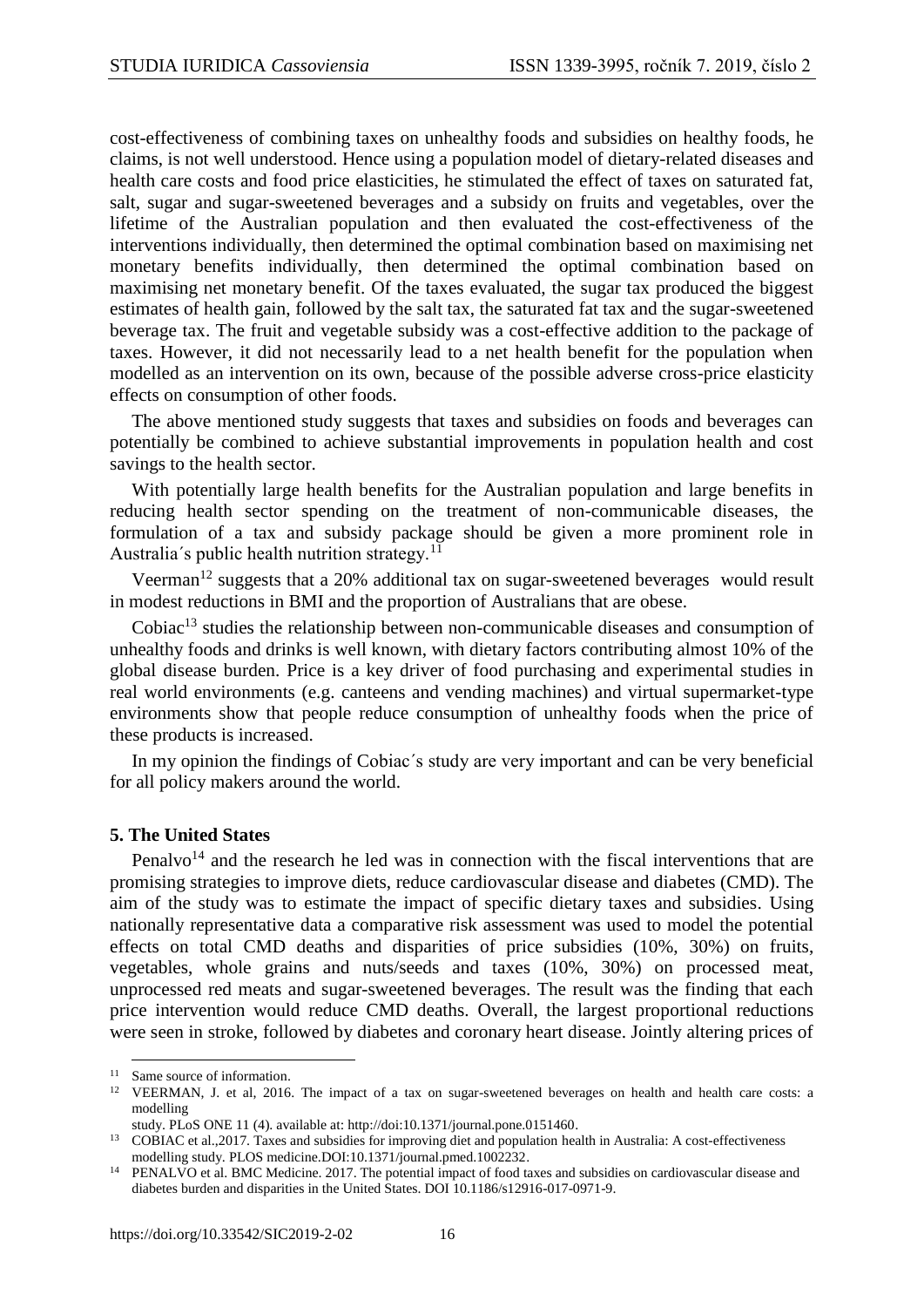all mentioned dietary factors (10% each with 18% greater price responsiveness in low versus high socioeconomic status) would prevent 3,1% of CMD deaths among Americans with a lower than high school education, 3,6% among high school graduates/some college and 2,9% among college graduates. In conclusion, modest taxes and subsidies for key dietary factors could meaningfully reduce CMD.

The findings of the research support the previous findings and it goes a bit further as to establish the effect it would have on the prevention of cardiovascular disease and diabetes.

# **6. The Czech Republic**

Against a backdrop of growing obesity levels across the EU, the Czech Republic holds the unfortunate distinction of having one of the region´s worst problems with excess weight. Studies suggest that over recent years the incidence of obesity has risen continuously. A 2010 research paper found that 23% of the adult Czech population was obese and 34% overweight, WHO predicts that by 2025 two-thirds of adults in the Czech Republic (67%) will be either overweight or obese, up from 61% in 2O15. As is the case in other European countries, the Czech Republic has suffered from increasingly sedentary lifestyles and diets high in sugar and fat, contributing high rates of childhood obesity, in particular, but it is less advanced than some of its western neighbours when it comes to regulatory and legislative approaches to modifying diets or exercise. 15

What the country needs is a centrally co-ordinated obesity programme, based on the Ministry of Health and including patient organizations and specialist physicians and dieticians. Life-style programmes with long-term follow-up, greater encouragement of medical specialisation in obesity management and more capacity for bariatric surgery could also help to serve patients.<sup>16</sup>

To my knowledge, there is no coordinated programme against obesity and being overweight. A healthy life style is generally being advocated by various actors, for example by health insurance companies in the form of the distribution of information, preventative programmes such as contributions towards various forms of physical exercise. To my knowledge these do not include any dietary preventative measures. If these are carried out it is done somehow without much coordination in my opinion by actors such as the stop obesity, various caloric calculators and so on. I certainly would not say that there is any action taken by the government which to me seems a pity hence I tried to look closely at the design of such an action in the form of a fiscal policy.

# **III. ECONOMIC ANALYSIS OF OBESITY**

## **Possible impacts of a tax on sugar sweetened drinks on obesity**

- an increase in the price of the product leading to the fact that people will not purchase hence ceteris paribus decrease in obesity level of the population
- decrease in manufacturer/seller margin
- decrease in demand by the consumers that has already been discussed
- increase in expenditures of consumers that is they will carry on buying the now dearer product but will have less money for other things.

 $\overline{a}$ <sup>15</sup> [Confronting](file:///C:/Users/bellovaj/Desktop/Confronting) obesity in the Czech Republic, available at:

https://www.janssen.com/emea/sites/www\_janssen\_com\_emea/files/confronting\_obesity\_in\_the\_czech\_republic\_pdf.pdf. <sup>16</sup> OECD, *Health Policy in the Czech Republic*, June 2016. Available at: [http://oecd.org/health/health-systems/Health-](http://oecd.org/health/health-systems/Health-Policy-)[Policy-i](http://oecd.org/health/health-systems/Health-Policy-)n-Czech-Republic-June-2016.pdf.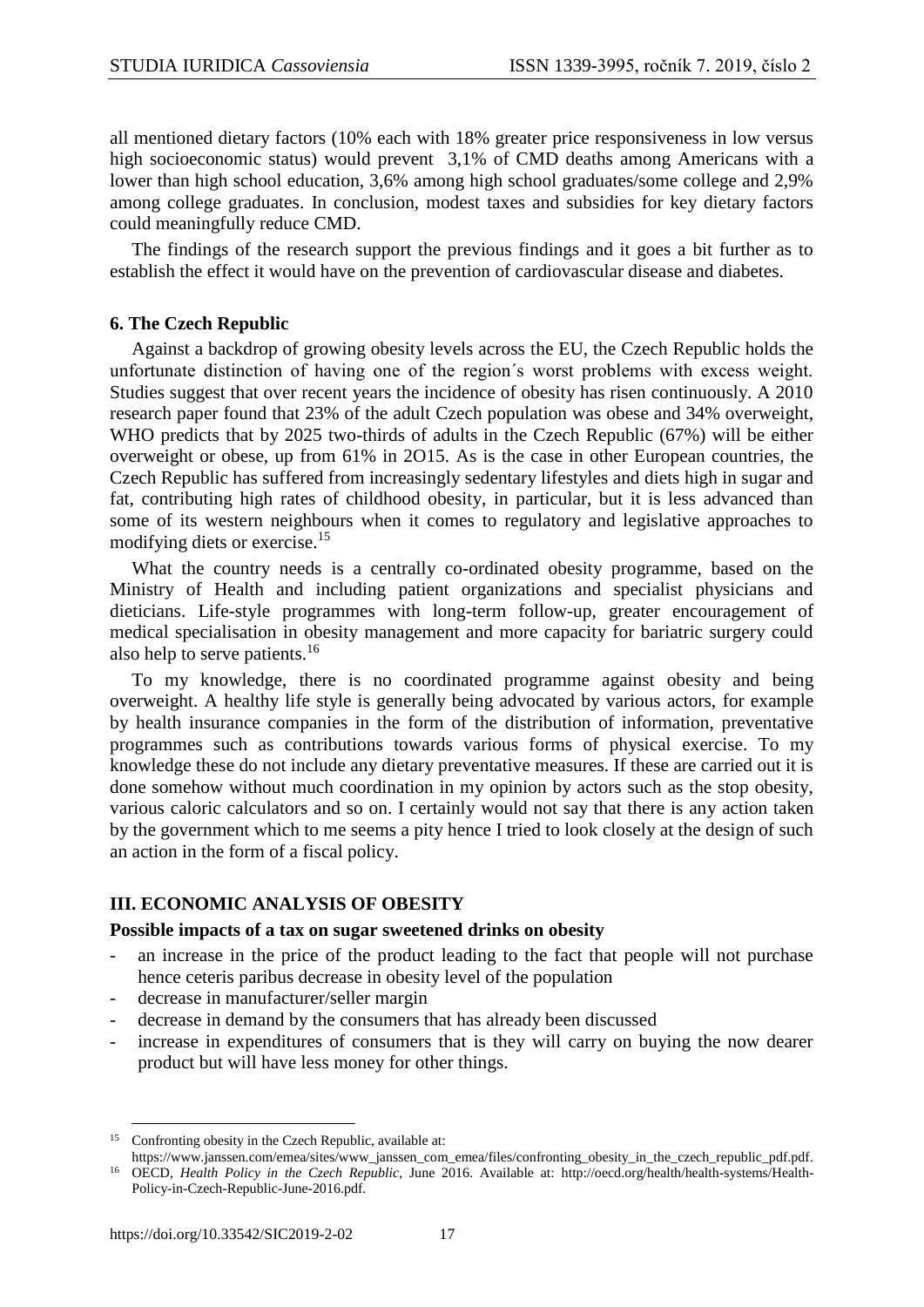- change of product composition which is the best outcome assuming that the sugar content of the drink will get lowered by the manufacturer leading to lower obesity levels
- a substitution of the product

It should be stated that a major problem in tackling obesity is the fact that the existence of compulsory health insurance does not permit the transfer of risk behaviour to the price of health insurance. This is a direct externality since obese citizens with BMI over 40 are almost 100% more expensive than the healthy citizens.

#### **Economic analysis of obesity**

Rising prevalence of obesity, health care cost burden, increasing morbidity rates and others makes it an important public health issue. An assessment of its costs may be useful in providing recommendations for policy and decision makers. It is important to assess the economic burden of obesity and identify, measures and describe the different obesity-related illnesses. Data about indicators such as the cost of illness, obesity burden or obesity related disease must be collected, analysed and processed.

 In 2014 the global economic impact of obesity was established to be US \$2.0 trillion or  $2.8\%$  of the global gross domestic product.<sup>17</sup> Identified obesity related diseases were the following: diabetes, cardiovascular diseases, hyper tension, respiratory disorders, musculoskeletal disorders, mental disorders, cancer, digestive disease, others.

Various methods leading to establishing the costs attributable to obesity are for example population attributable fraction (PAF), population attributable risk (PAR) of population attributable prevalence (PAP). Tremmel<sup>18</sup> claims that obesity is responsible for a large fraction of costs both for health care systems and for society.

#### **IV. EVIDENCE-BASED POLICY DESIGN**

Policy-makers<sup>19</sup> in the health sector should consider three key aspects when identifying appropriate targets for taxes or subsidies. First, according to the available epidemiological evidence, which foods and nutrients are associated with poorer or better health outcomes. Second, the extent to which consumption of the relevant foods or nutrients is likely to impose negative externalities on society, and the extent to which consumption is likely to be affected by taxes and subsidies. Third, which targets are likely to be the most feasible, from an administrative perspective.

Thow<sup>20</sup> suggests that there is strong evidence indicating that the risk of developing dietrelated non-communicable diseases could be reduced by decreasing the consumption of added sugars, red and processed meats, refined grains, salt, sugar-sweetened beverages and/or transfat and/or by increasing the consumption of fish, fruits, legumes, minimally processed whole grains, non-starchy vegetables, nuts and vegetable oils that are high in unsaturated fats. Overall the evidence indicates that, if we are to reduce the risk of diet-related noncommunicable diseases, we would be better altering overall diet rather than focussing on the consumption of individual food items. Thus the relative healthfulness of any nutrient needs to be adjusted in the context of the entire diet. Policy-makers also need to differentiate between so-called core foods, the consumption of which is recommended by government dieticians,

<sup>&</sup>lt;sup>17</sup> TREMMEL, M. et al., 2017. Economic burden of obesity: A systematic literature review. International Journal of Environmental Research and Public Health. ISSN: 1660-4601.

<sup>18</sup> Same source.

<sup>19</sup> THOW, A, M. et al., 2017. Fiscal policy to improve diets and prevent noncommunicable diseases: from recommendations to action. Bull World Health Organ 2018, 96:201-210, doi:http://dx.doi.org/10.2471/BLT.17.195982.

<sup>20</sup> Same source of information.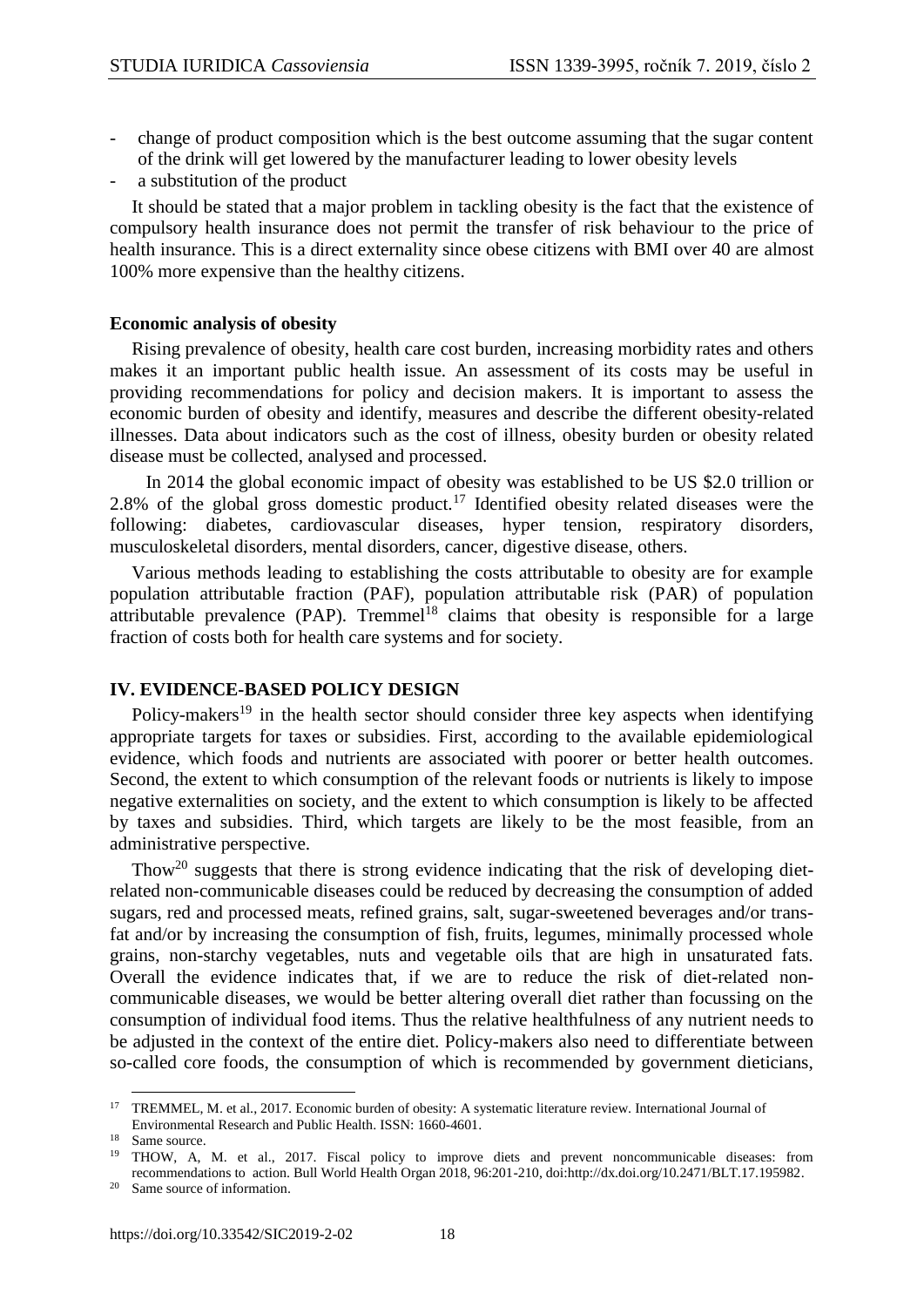and non-core or discretionary foods that are generally considered to be less beneficial. Most tax-based policies to improve diets have focused on non-core foods or beverages, particularly sugar-sweetened beverages.

Thow also suggests that excise taxes, sales taxes and taxes on commercial production and the main options for taxation to improve diets. The benefit of targeted excise or production taxes is that such taxes are applied by volume of liquid or weight of food. In contrast, taxes as a percent of price create incentives for consumers to substitute toward cheaper products instead of healthier products. Excise or production taxes are also preferable because, compared with a sales tax, they are more likely to be built into the shelf price that consumers see when making their purchase. This is useful because, all else being equal, the more visible the tax, the greater the behavioural change made in response to it. The effectiveness of fiscal interventions may be enhanced through efforts to educate consumers and improve public awareness that the target has either been taxed, because it is an unhealthy product or subsidized because it is a healthy product. Policy makers must consider whether a proposed fiscal policy will result in any restriction of freedoms and/or exacerbate inequalities by disproportionately affecting some groups of individuals. Taxes of food and beverages are likely to be regressive because, compared with their richer counterparts, people on low income spend higher percentages of their incomes on such products. From an ethics perspective, these impacts on inequalities need to be balanced against the effectiveness of the intervention and whether the population group most affected by taxes on consumption receives any reciprocal benefit for their tax burden.

It is good to remember that various firms, including food manufacturers, distributors and retailers, are likely to play a critical role in determining the effects of food taxes. Welldesigned taxes and subsidies can change the prices, purchase and consumption of target foods, although the effects on overall diet and health are less clear. To maximize the impact, the ideal tax needs to be implemented on a large geographical scale, to be designed with graduated thresholds for the nutrients of concern and should cover a broad range of non-core food items that are energy-dense and nutrient-poor. The most effective structure of such a tax is likely to be an excise tax that is applied on the basis of volume or weight and included in shelf prices.

## **V. JURISDICTIONS**

This section contains examples of jurisdictions with health-related fiscal policies applied to foods or beverages $^{21}$ 

#### **1. Taxes on sugar-sweetened beverages**

These are implemented nationally in Barbados, Belgium, Brunei Durassalam, Chile, Fiji, Finland, France, UK, Kiribati, Mauritius, Mexico, Norway, Samoa, Saudi Arabia, Spain, Tonga, Vanuatu and locally in British Overseas Territory Saint Helena and within the United States of America in Albany, Berkeley, Boulder, Oakland, Philadelphia and Navajo Nation.

#### **2. Taxes on foods high in salt, fat and/or sugar**

These are implemented nationally by the Dominican Republic, Hungary, Saint Vincent and the Grenadines and Tonga and locally, in French Polynesia and by the Navajo nation in the United States.

## **3. Subsidies to improve diets and health – targeted subsidies**

 $\overline{a}$ <sup>21</sup> THOW, A, M. et al., 2017. Fiscal policy to improve diets and prevent noncommunicable diseases: from recommendations to action. Bull World Health Organ 2018, 96:201-210, doi:http://dx.doi.org/10.2471/BLT.17.195982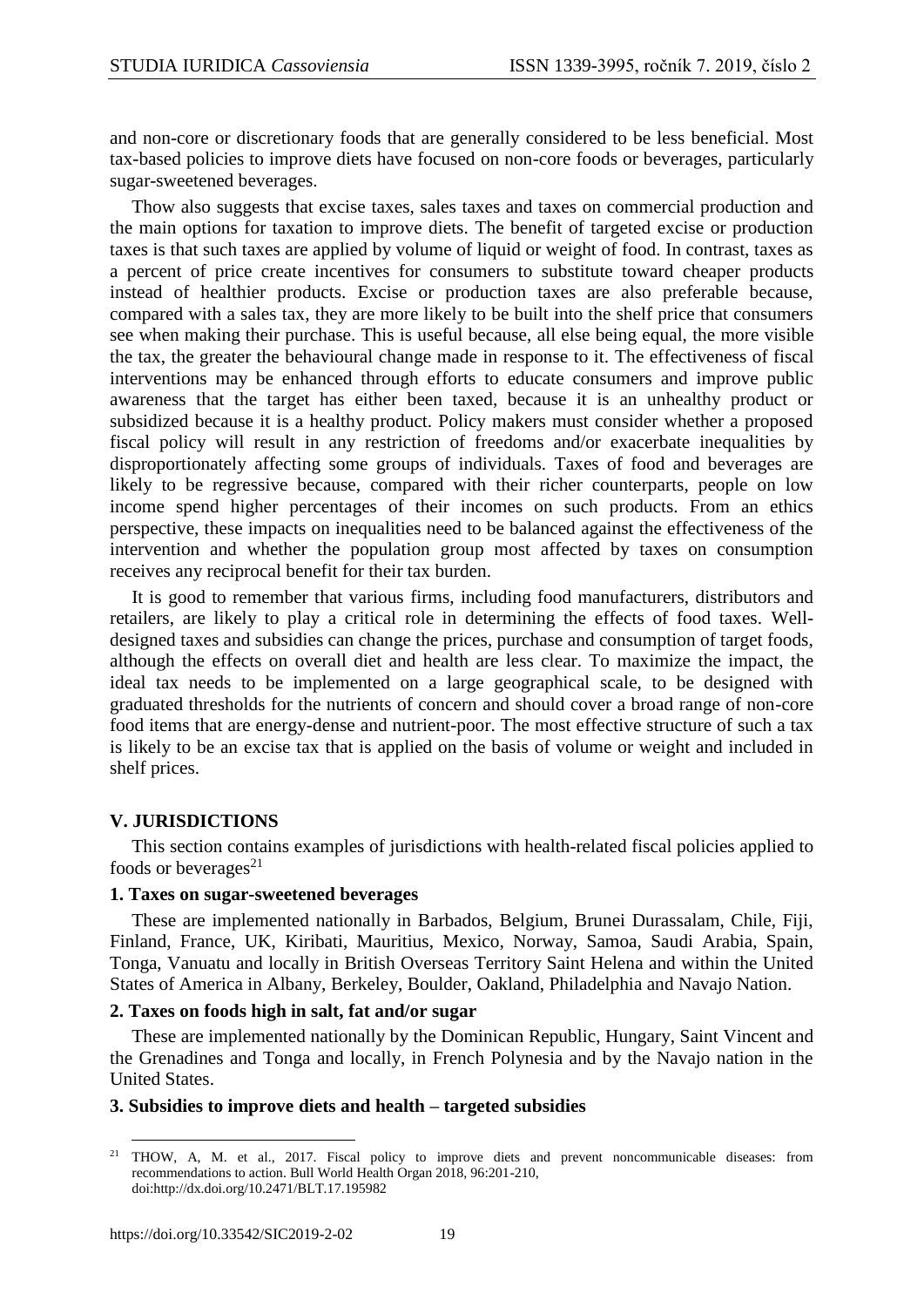These have been embedded into social welfare programmes within the United Kingdom of Great Britain and Northern Ireland and the United States, targeted to remote populations in Canada and provided by private health insurance programmes in South Africa. Implicit subsidies have been granted, through removal of import tariffs on fruit and vegetables, in Fiji and Tonga.

#### **IV. CONCLUSION**

As Cornelsen<sup>22</sup> concludes there are numerous aspects surrounding fiscal interventions. Also to study the substitution effects in greater detail, using alternative approaches to demand analysis where the aggregation of products may mask important patterns in order to understand the mechanism of change in current, implemented taxes and the role of framing the taxes through media debates and its effects in combinations with price and changes. Conducting a wider analysis of both the direct and indirect costs and benefits on the economy arising from the taxes is also needed. Understanding the economic mechanisms and impacts of them has been scarce while the taxes are now being rapidly implemented without a real consideration of the likely casual and spill over effects in the food industry and economy. If this major economic intervention is to achieve its potential, then it urgently requires economists to be involved in grappling with these critical questions.<sup>23</sup>

If the primary policy goal of a health tax is to reduce the consumption of unhealthy products, then evidence supports the implementation of taxes that increase the price of products by 20% or more. However where taxes are effective in changing health behaviours, the predictability of the revenue stream is reduced. Hence, policy actors need to be clear about the primary goal of any health tax and frame the tax accordingly – not doing so leaves taxes vulnerable to hostile lobbying. <sup>24</sup>

The concept of fiscal intervention in connection with tackling obesity as demonstrated has developed quite a colourful background. A lot has been learnt and taken into practice in various parts of the world. But as it has been shown there is still a lot to learn about the economic consequences for all the parties involved.

# **KĽÚČOVÉ SLOVÁ**

obezita, intervence, fiskální politika

## **KEY WORDS**

obesity, interventions, fiscal policy

# **POUŽITÁ LITERATÚRA**

- 1. BIRO, A. 2015. Did the junk food tax make the Hungarians eat healthier? Food Policy 54, 107-115. Dostupné na [https://doi.org](https://doi.org/) /10.1016/j.foodpol. 2015.05.003
- 2. BRIGGS, A, et al. 2017. Health impact assessment of the UK soft drinks industry levy: a comparative risk assessment modelling study. Lancet Public Health 2017:2 e15-22. Dostupné na : [http://dx.doi.org/10.1016/S2468-2667\(16\)30037-8.](http://dx.doi.org/10.1016/S2468-2667(16)30037-8)

<sup>&</sup>lt;sup>22</sup> CORNELSEN L., Smith R.2018. Viewpoint: Soda taxes –Four questions economists need to address. Food Policy 138-142. https://doi.org/10.1016/j.foodpol.2017.12.003.

<sup>23</sup> Same source of information.

<sup>&</sup>lt;sup>24</sup> WEIGHT, A. et al. 2017. Policy lessons from health taxes: a systematic review of empirical studies. BMC Public Health 17:583. DOI 10.1186/s12889-017-4497-z.